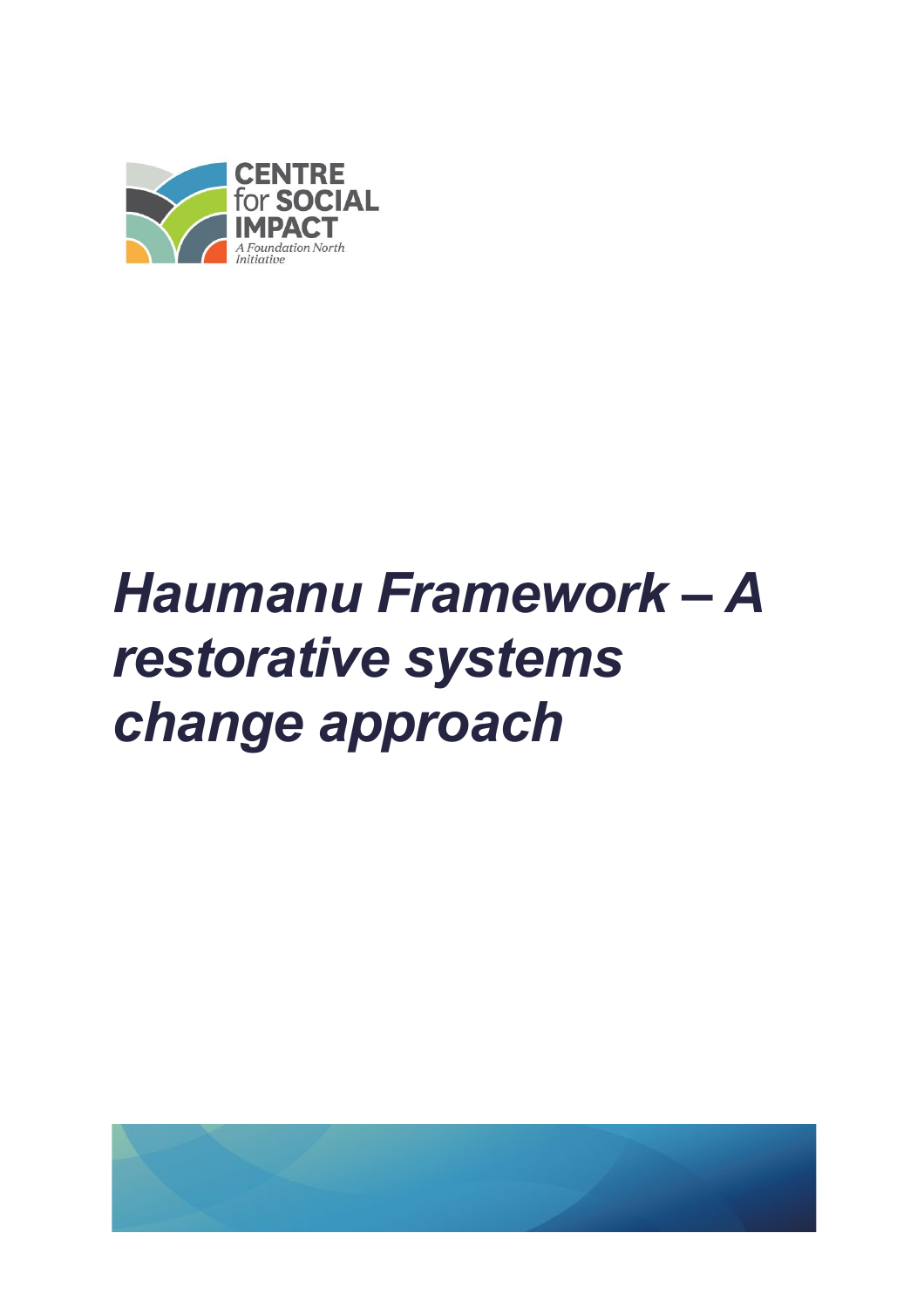# **Haumanu Framework – a restorative systems change approach**

#### *Haumanu – to revive, restore to health, rejuvenate*

This time of global disruption holds the seeds of change for the way we approach systems work. As a global pandemic and collective trauma, COVID-19 is drawing the collective traumas of the past to the surface, accelerating social movements and a desire for significant change worldwide.

For some, Covid lockdowns have provided spaces of tau (calm), where we can step out of the busyness we have created and reflect on how we are being and what is important. Humanity is being called again to make choices between repeating the trauma and destruction of the past and present, to keep going against the flow of life, or to face our collective trauma histories so they can be healed. We can then move forward from paradigms of connectedness and mauri ora – aliveness and vital life force.

Over the last two years, a small group in Aotearoa New Zealand has been exploring how to bring healing and restoration into systems change work. This has led to the creation of the Haumanu Framework for restorative systems change. We are now testing the framework with the willing and will evolve it through real world application.

The Haumanu Framework aims to respectfully weave te ao Māori, the indigenous knowledge system of Aotearoa, with Western knowledge, including what is known about how the human central autonomic system works. The framework draws from [Theory U,](https://www.presencing.org/assets/images/theory-u/Theory_U_2pageOverview.pdf) [Thomas Hübl's](https://thomashuebl.com/) work on healing collective trauma, [Peter Levine's](https://www.psychotherapy.net/interview/interview-peter-levine) work on a somatic approach to healing trauma, co-author Louise Marra's experiences working globally with others to heal collective trauma in places as diverse as Bangladesh and Germany, and from the wisdom passed down from our tupuna or ancestors.

## **Māramatanga - Insights**

The Haumanu Framework is grounded in several assumptions.

#### **The way we approach problems is the problem**

The way we currently approach challenges and systems change is perpetuating the status quo. We know that our dominant paradigms and systems are based on ideas of separateness, human superiority, white superiority, and an energy of trying to 'solve' or 'fix'. How often do we hear of the need for innovative 'solutions' to the issues we face, of the yearning for new technologies or other silver bullets that will sort everything out? How widespread is the pinning of responsibility onto governments or someone else to make things better? How come so many of our systems are fragmented, are built on racist and sexist foundations, perpetuate inequities and exclude the wellbeing of other species and our planetary life support systems?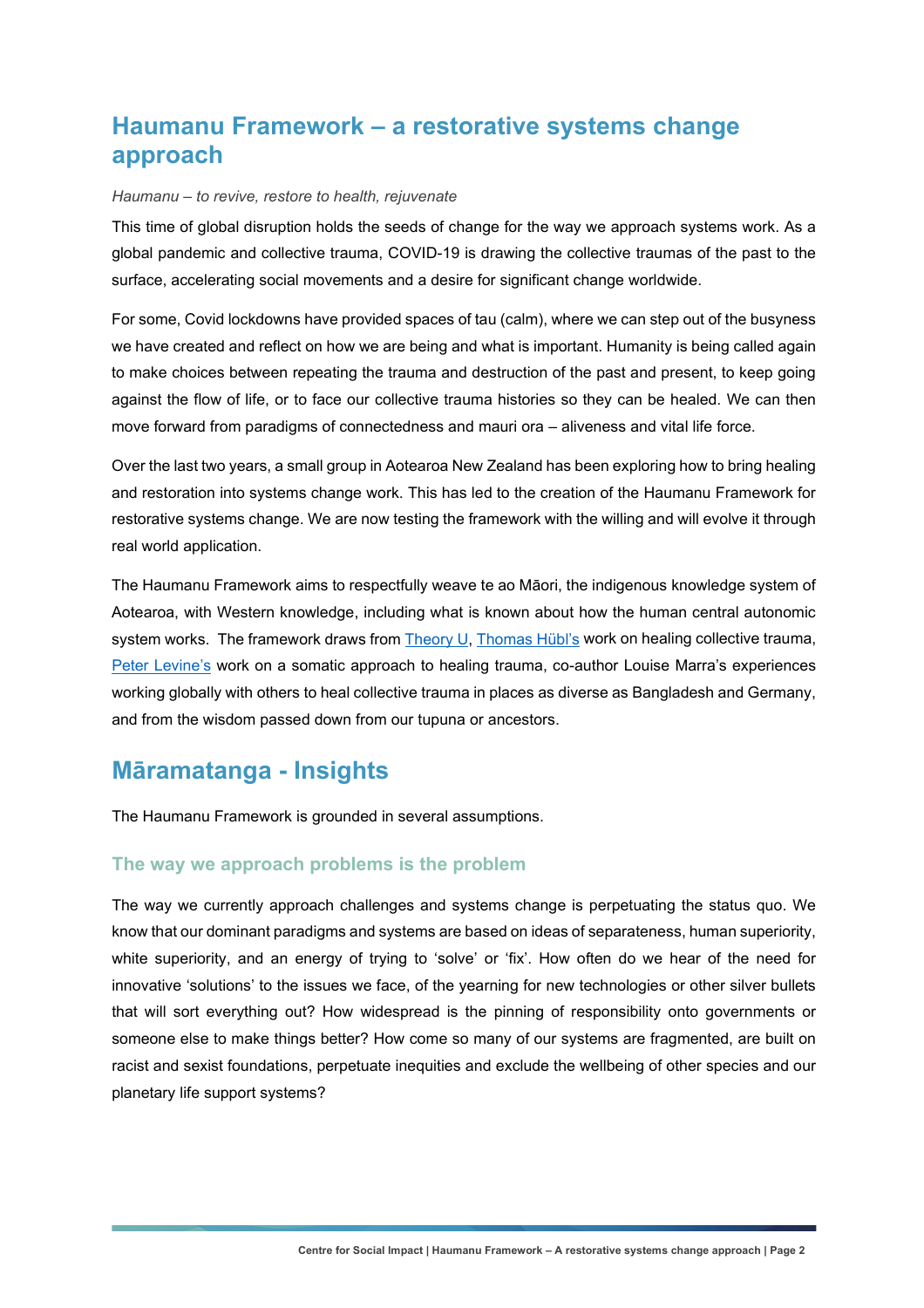#### **Trauma is running the show**

The trauma of the past affects our present and future. We see this play out in our own families, neighbourhoods, communities and nations. Trauma that is pushed down or ignored will keep repeating through the generations and gets threaded through our systems. Acknowledging and working with the injustices of the past and how this trauma shows up in the present to be healed is an integral part of systems work. The question of how to do that lies at the heart of the Haumanu Framework.

#### **Moving from changing systems to being the system that is changing**

We are seeing that answers lie in changing ourselves and the way we meet and work together. This includes realising that instead of systems being 'over there' and separate to us, that we are the system and that as we change, so will our systems. Being the change we want to see for systems change work involves making these kinds of shifts in our hearts, minds and behaviours:

- **Kotahitanga** coming together from separation to interconnectedness
- **Mauri ora** aliveness and vital life force from trauma-directed to healing centred and mauri (life force) directed
- **Mana ōrite** to be equal from white, human, male supremacy to equality
- **Wairua** spirit and inspiration from stuck energy to flowing energy
- **Whakapuāwai** blossom and flourish from scarcity to abundance
- **Pono** honest, genuine, sincere from surface work to depth work

A recentering of indigenous knowledge and indigeneity is part of this shift, while acknowledging that this requires its own awhi, or nurturing and restoration, after centuries of repression. Disruption to the Western or Eurocentric view of systems and systems change is required. Yet we are all steeped in this Western view and our own biases, so the change journey is complex. It is a journey of unlearning, relearning and reconnecting in ways that do not other, shame or blame. Skilful weaving of indigenous and Western knowledges is the pathway to new futures.

### **The Haumanu Framework**

Bringing restoration into the work of systems change involves changing the way we meet, relate, work, design and learn together. The Haumanu Framework for restorative systems change below starts to show how this might work. All levels of the framework are interconnected, with the fundamental aspect of the framework on the left-hand side and the core strategies for each layer on the right.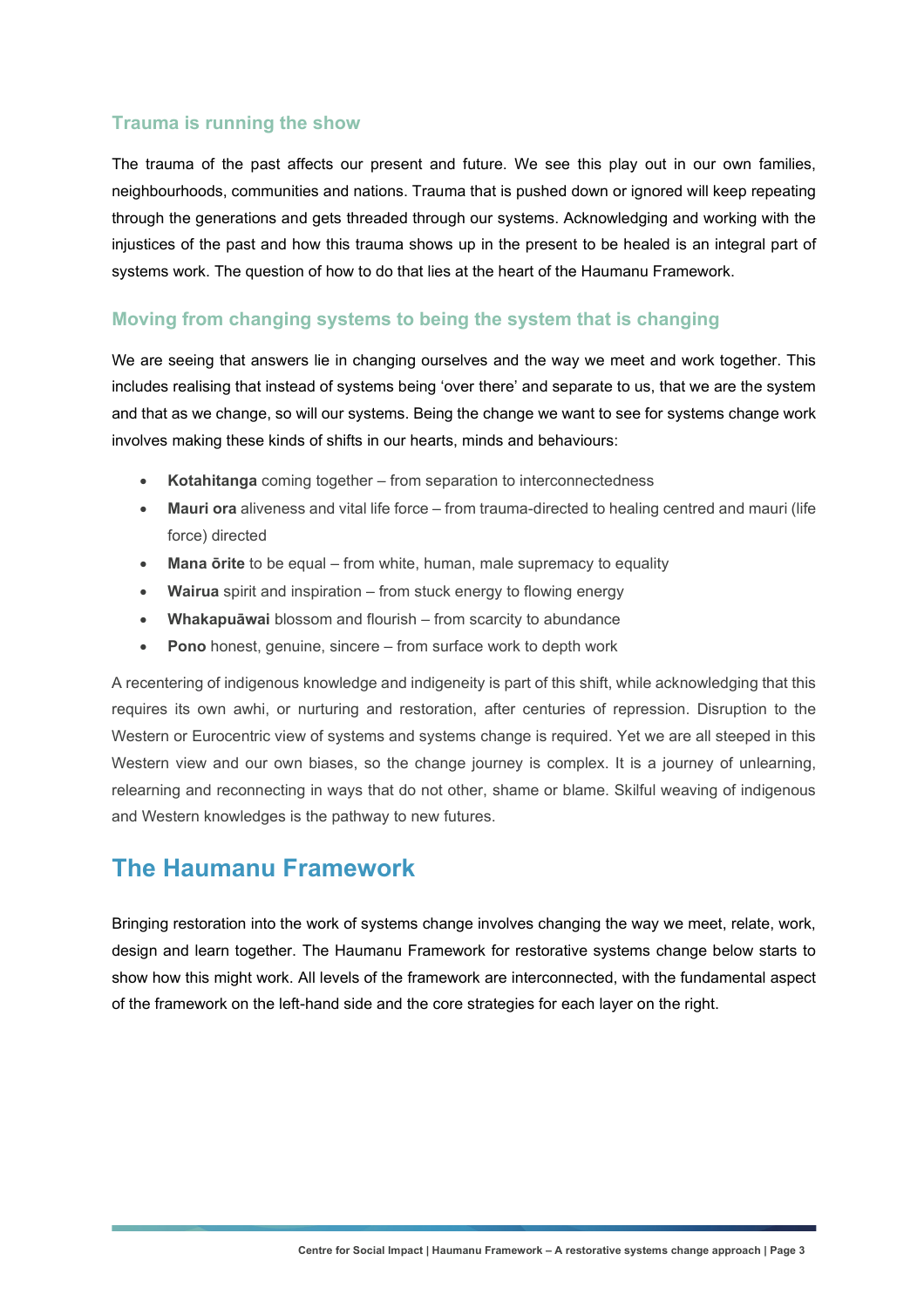

The Haumanu Framework involves people coming together who want to work together in a different way – who want to address trauma as it arises and include healing and restoration in their day-to-day work. These people are up for connecting, sharing and learning at deeper levels, for being uncomfortable, for being vulnerable – for depth work. They want to work from a paradigm of interconnectedness and from *mauri* (life force), and flowing energy.

When pouri (trauma) arises in the group in the course of its work, as it always will, there are capacities in the group to recognise this and to pause and allow it to be voiced, heard and worked through by the group. When hurt is voiced, heard and acknowledged in a healthy way it dissipates, which can increase the energy available for inspiration and creativity. This requires us to slow down. Trauma needs a different pace to the pace we usually apply to our work, in order to be restored.

There is acknowledgement of where power currently lies in the issue, context or system involved and what the dominant mindsets and paradigms at play are. The group explores how power might be shared and power dynamics shifted, and what it might take for paradigms and mindsets to change. Paradigms of connection to support mauri ora are designed.

Systems change work in this framework looks at the structures at play and how they affect mauri. The strategy at this layer is to tutu - disrupt, advocate, undo and let go - and the energy is of fire and activism.

Across all layers of the framework is an ako or learning focus, where deep reflective practice processes are threaded through the group's work. Tohu, or signs of progress and change, are sought or observed, to guide adaptation. The metaphor for learning is one of navigation and wayfinding, looking to surface what is possible, what is needed, and insights for influence.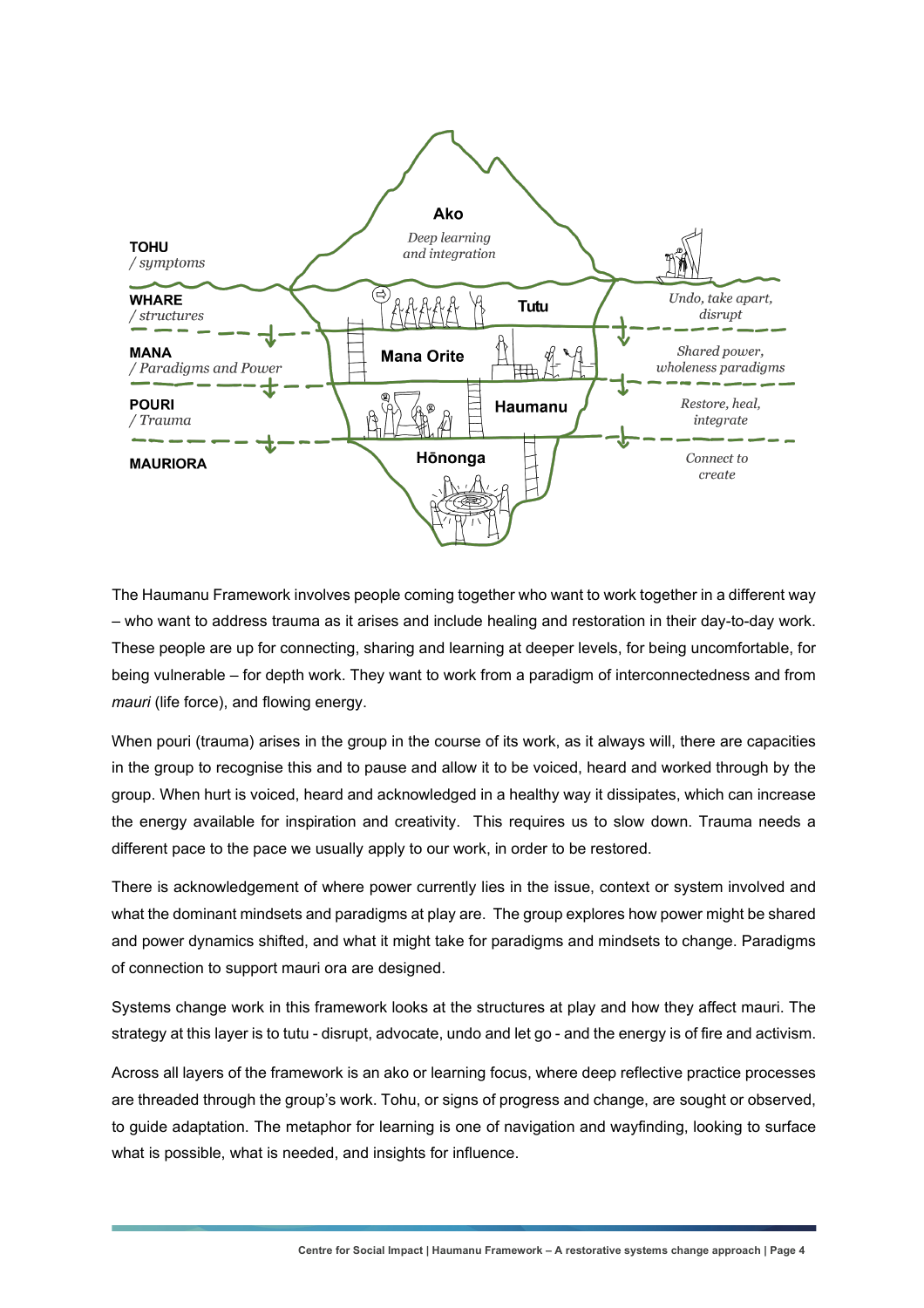Much of the current work of systems change occurs in the top two layers of this framework – focusing on the symptoms created by systems and changing the structures that are the most visible face of systems – especially policies, legislation, rules and practices. Trauma will keep running the show until we get to the deeper levels, creating from a place of mauri rather than disconnection, and healing past and present hurts together.

## **Working from a place of mauri**

Western science is instructive on what we as human beings need to be able to work from a place of mauri. Our central nervous system's fight or flight response has been key to our survival as a species and continues to hold the key to our future.

When we are stressed, anxious or busy we are not in an optimal space to support restoration. When we come together in groups in our workplaces we are often masking how we are and who we are. The trauma in ourselves and our workplaces is rarely acknowledged, leading to projections, distortions and a host of unhelpful behaviours.

Seeking to work from a place of mauri means activating spaces of tau, calm, safety and connection, where flow can happen and where triggers and challenges can arise and be addressed in manaenhancing ways. People are free and encouraged to be fully themselves, to bring all their strengths and shadows. This requires skilful facilitation, with participants agreeing principles for working together and choosing to develop capacities such as poutama (continuous learning). Systems change work becomes less about the job you do and more about the capacities you can bring or develop to support restorative work.

The image below signals the move sought from working with activated central nervous systems when doing systems change work, to working with mauri via calm, connected and relaxed central nervous systems.



**Centre for Social Impact | Haumanu Framework – A restorative systems change approach | Page 5**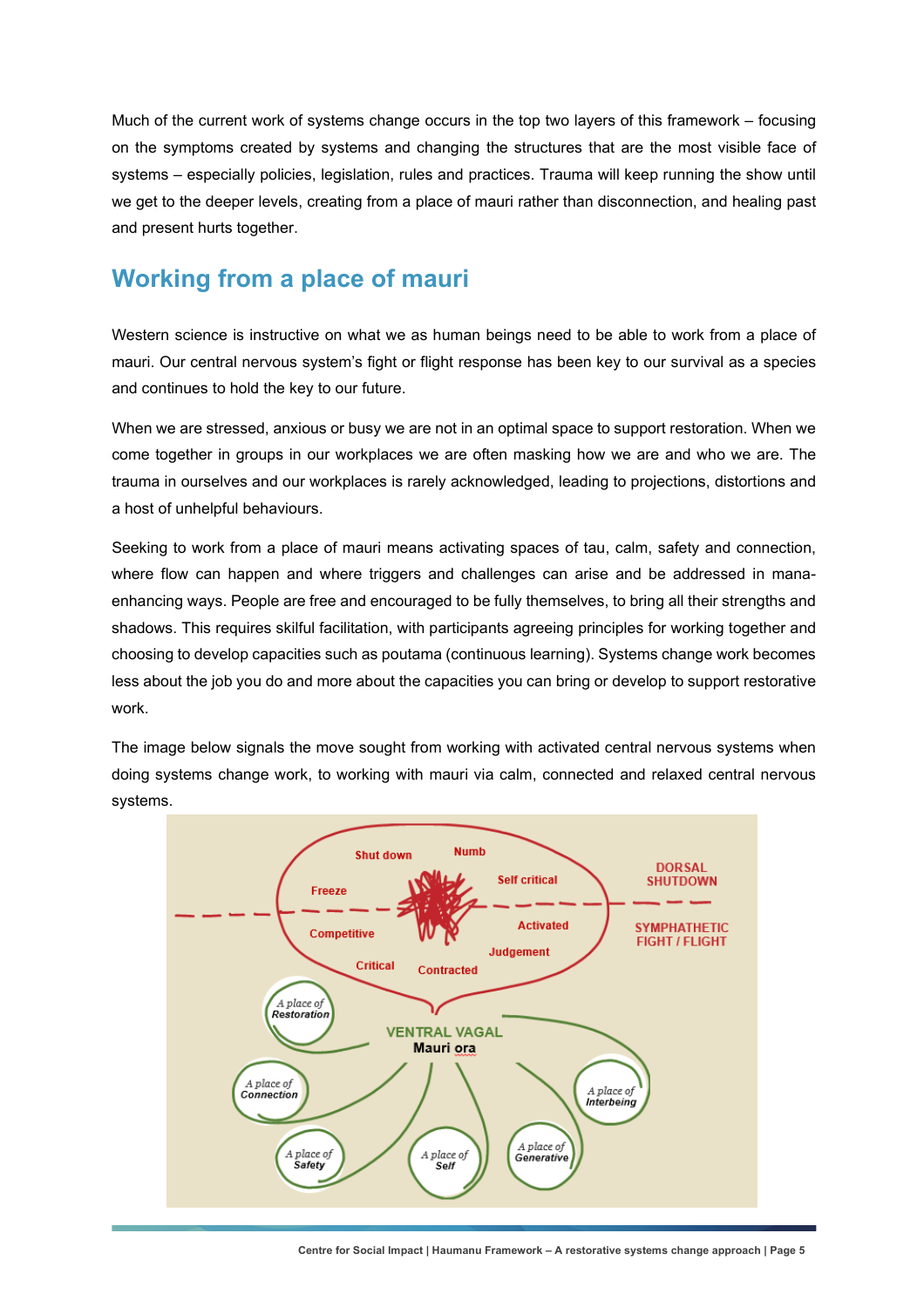# **Principles and capacities**

While each group will develop its own principles for working together for restorative systems change, we have identified the principles below as being important in the Aotearoa New Zealand context. In particular, giving effect in this work to Te Tiriti o Waitangi principles, and the foundational partnership between tangata whenua (Māori) and tangata Tiriti (non-Māori) in this country. The Haumanu Framework can be adapted to suit different cultural contexts and diverse cultural rituals and practices can be applied to work in this way.



The emphasis is on healing, healthy relationships and connection, with self and with other people, places, ecosystems and species. We take the time the mahi *(*work), needs in a spirit of curiosity, play and creativity. We know that everyone has valuable things to offer and reciprocity underpins the work.

This work is challenging and it is not for the faint hearted. It requires people to be able to hold these spaces, recognise when trauma arises, be able to help it be addressed in real time, and be prepared to navigate and learn as we go. Some of the capacities we have identified that need cultivating for restorative systems change work are: taonga, tutu, kotahitanga, haumanu, whakatipuranga, ahi kaa and poutama.